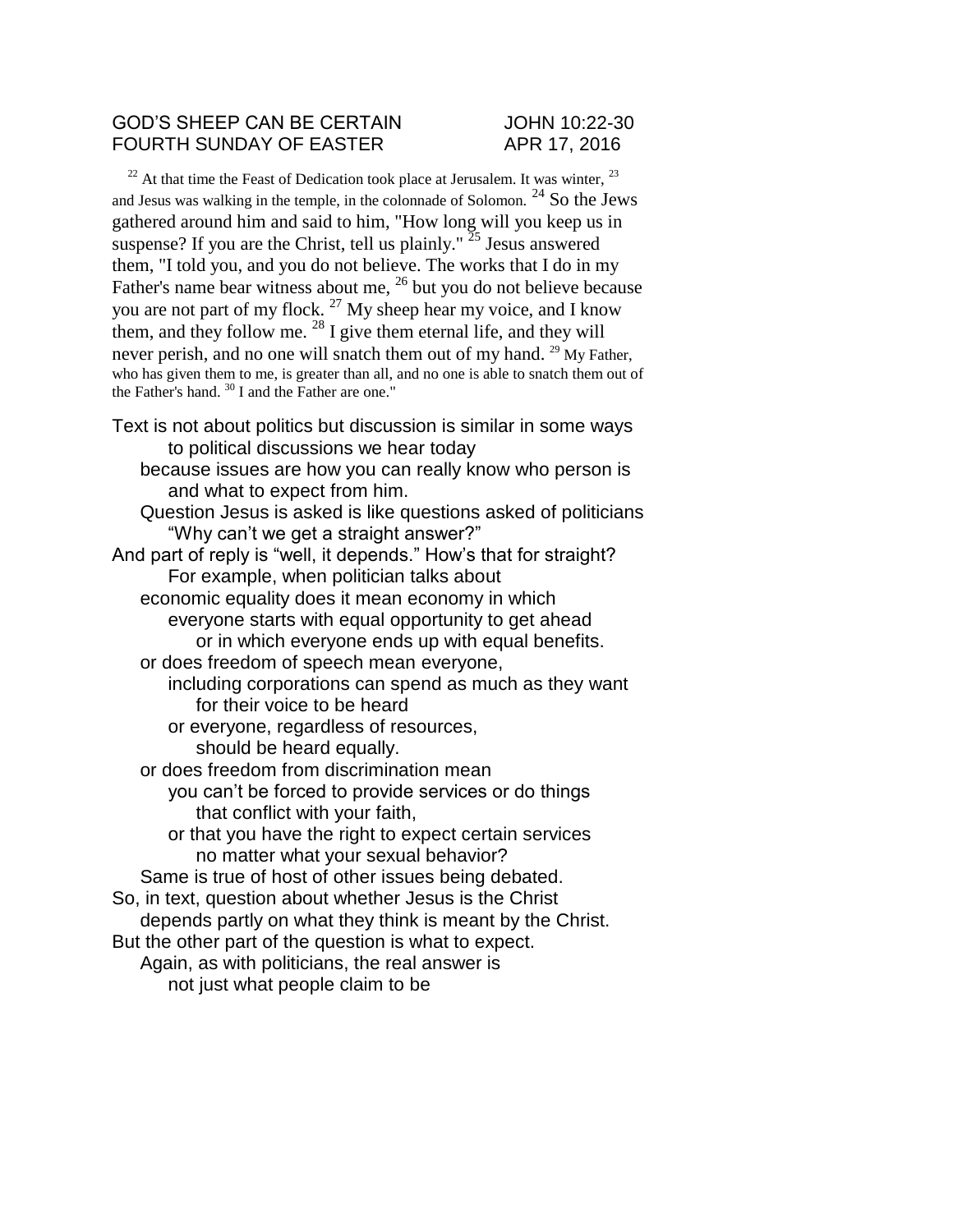but how they talk and what they do.

One can give plain bold answers but how they communicate, including what their actions say can tell different story.

So, the questions asked and answered in text about Jesus are about who he realy is and what we can expect.

We too want to listen to the answer because...

WE MAY WONDER WHO WE CAN TRUST TO DELIVER WE WANDER UNLESS WE LISTEN TO THE SHEPHERD OUR WONDERFUL GOD IS CERTAIN TO SAVE US

## WE MAY WONDER WHO WE CAN TRUST TO DELIVER

 $22$  At that time the Feast of Dedication took place at Jerusalem. It was winter,  $^{23}$  and Jesus was walking in the temple, in the colonnade of Solomon.<sup>24</sup> So the Jews gathered around him and said to him, "How long will you keep us in suspense? If you are the Christ, tell us plainly."

I don't think Spirit inspired writers of Bible to waste words. So, why does John bother to tell us this happened

during Feast of Dedication in winter?

St. Augustine comments it shows the hearts of these Jews are as cold as winter.

I think it has more to do with Feast of Dedication… of temple Solomon's Colonnade, where the rabbis taught, was named after most powerful king of Israel

who first built glorious temple.

Feast of Dedication, also called Hanukah, is festival of lights and celebration of God's deliverance from Greeks who had desecrated temple, and of how God provided

for oil of sacred lamps to miraculously keep burning. As Passover celebrated deliverance from Egypt

to come back to the promised land and build temple. Later it was destroyed by Babylonians

but they were delivered from them and rebuilt temple.

Later they were delivered from destruction by Persians which led to celebration of Purim.

But now that they were under domination of Romans, question behind their question about Jesus being Christ is will God provide a new deliverer, a Christ? Kings, priests and prophets, were anointed.

Hebrew word for anointed is Messiah. Greek is Christ.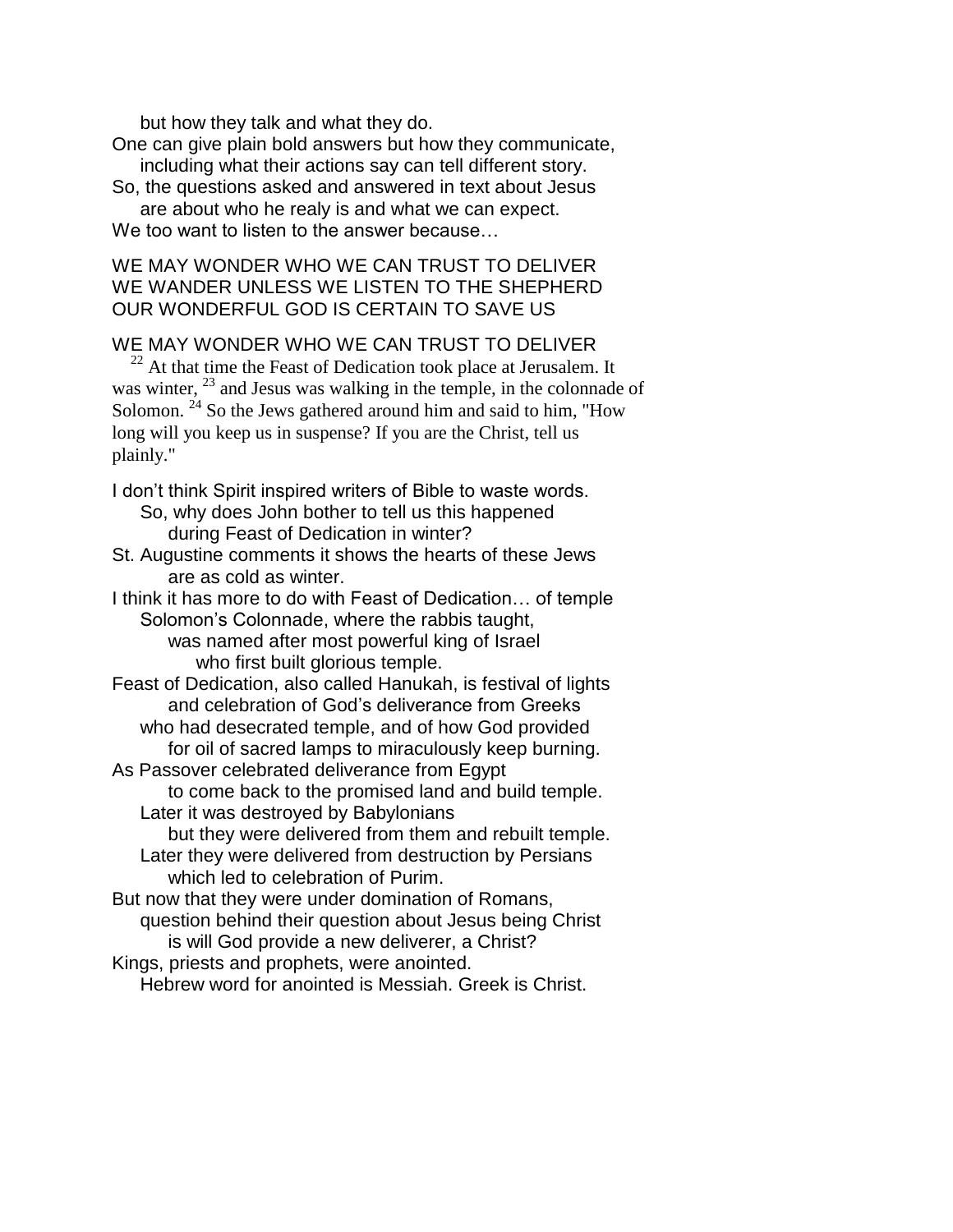God had promised a Christ/Messiah/Anointed one.

They need a king to throw out the enemy.

- They need a prophet to give direction and speak comfort.
- They need a priest to draw near to God.
- Many thought that Jesus was that Christ.

but others reject him because he is not the kind they expect. The season of winter raises questions still today

- that are also raised by difficult seasons in life: Will the harsh conditions end, will we make it through,
	- when will "spring" come again?
- Do I have to live in the dark in life and go by feelings or can I have a confident sense of direction?

Will I feel the warmth of God's love? Do I have a deliverer? We may feel like saying, like these Jews, why do I have to wait?

Why do you lift our hopes? Give us a plain, bold answer. But their question is like asking "Who do you think you are?" "What are you doing!"

They don't really want answer because minds are made up. Yet they are like someone asking where something is in a store

while they are standing right in front of it but don't know it. So Jesus does give them a bold answer and make bold claims.

# WE WANDER UNLESS WE LISTEN TO THE SHEPHERD

 $25$  Jesus answered them, "I told you, and you do not believe. The works that I do in my Father's name bear witness about me,  $^{26}$  but you do not believe because you are not part of my flock.  $^{27}$  My sheep hear my voice, and I know them, and they follow me.

So, is Jesus avoiding giving a straight answer to the question? He is answering it, in two ways, first clarifying what Christ is, and also by not just making claims but by showing it, doing the things that the Christ does.

He is the Christ because he is the shepherd his sheep follow. There were many sheep and shepherds in Israel

but each sheep knew its own shepherd's voice and followed only that shepherd.

That one was not just a shepherd but the shepherd.

Jesus is not just another earthly king who controlled with orders and fought with armies

but the king who does miracles by his word

because what he says happens

and who wins the victory in the spiritual battle with Satan.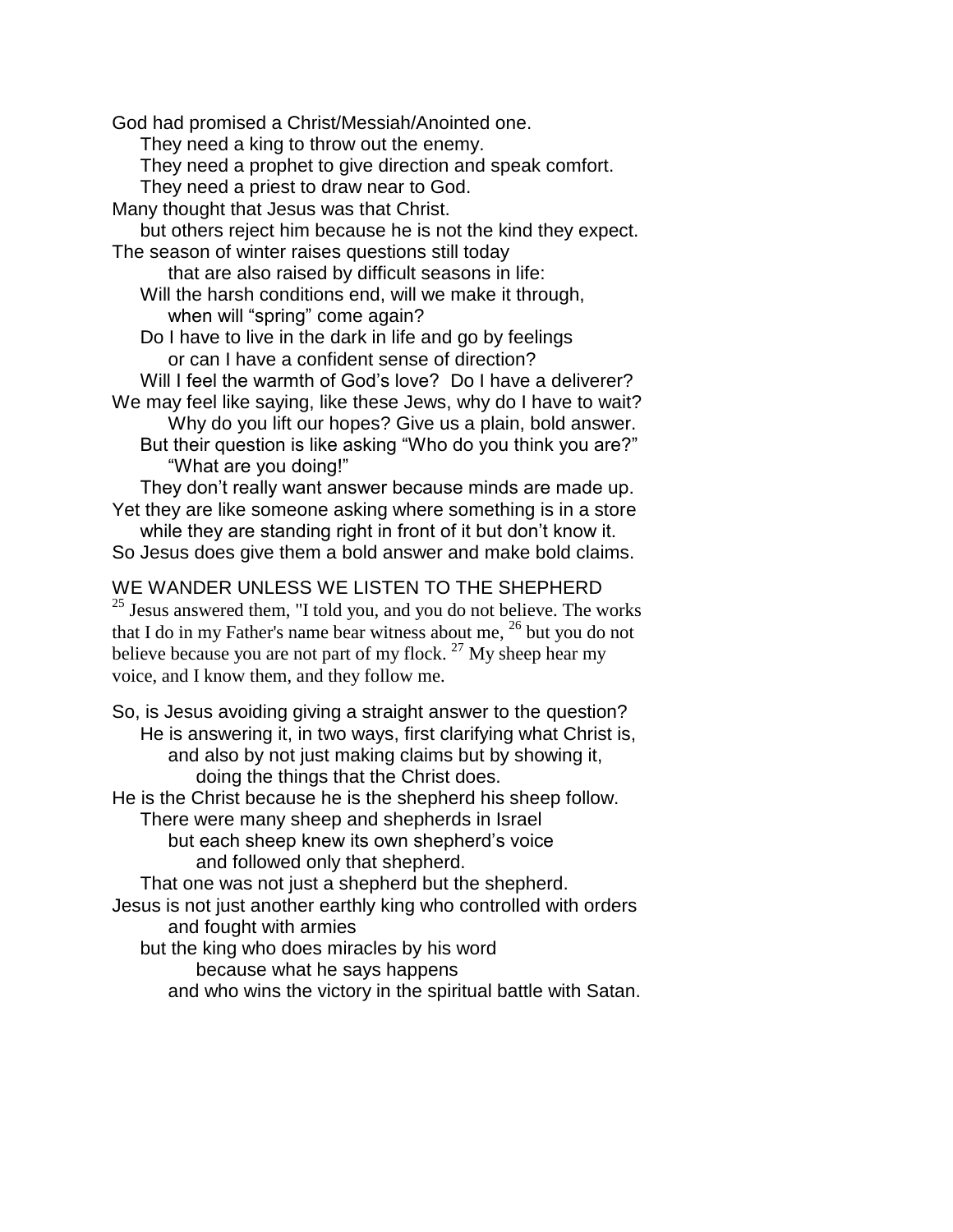Jesus is not just another prophet telling us what we should do and predicting what God will do. but is the prophet who predicted his death & resurrection and himself fulfills for us all that God has said. Jesus is not just another priest who keeps on sacrificing but the final priest who's sacrifice of himself pays for all of our sins in full. So the question is not just whether he is a Christ but if he is the Christ, that is our Christ: king we follow, prophet we believe, priest in whom we trust. that is, if he is our shepherd, who's voice we listen to or one we ignore because we are not his flock. So Jesus' straight answer is only understood by those who are going straight, not wandering off. In this world, people are constantly looking for whatever they can get for themselves. People of the world don't want to listen to anyone but want to do their own thing & make final decision. People of this world aren't sure if is anything after death or whether they are sure to get there. But the real question is not whether God has power to provide or whether what he says is true, that is beyond question, but question is whether we believe in Jesus. It is Jesus himself who leads us to answer this question by what he says and does. He is our shepherd who keeps calling us with his word. He calls us by name in our baptisms. Being called by name makes us part of his family. He continually feeds us in Lord's Supper to strengthen faith. He says to us by his words and actions, I am your Christ,

I am your shepherd, follow me, because…

## OUR WONDERFUL GOD IS CERTAIN TO SAVE US

 $^{28}$  I give them eternal life, and they will never perish, and no one will snatch them out of my hand.  $^{29}$  My Father, who has given them to me, is greater than all, and no one is able to snatch them out of the Father's hand.  $30$  I and the Father are one."

When our shepherd says listen to my voice, follow me, he is like parent saying to child before crossing dangerous street: take my hand. But what if child stumbles or is afraid and lets go?